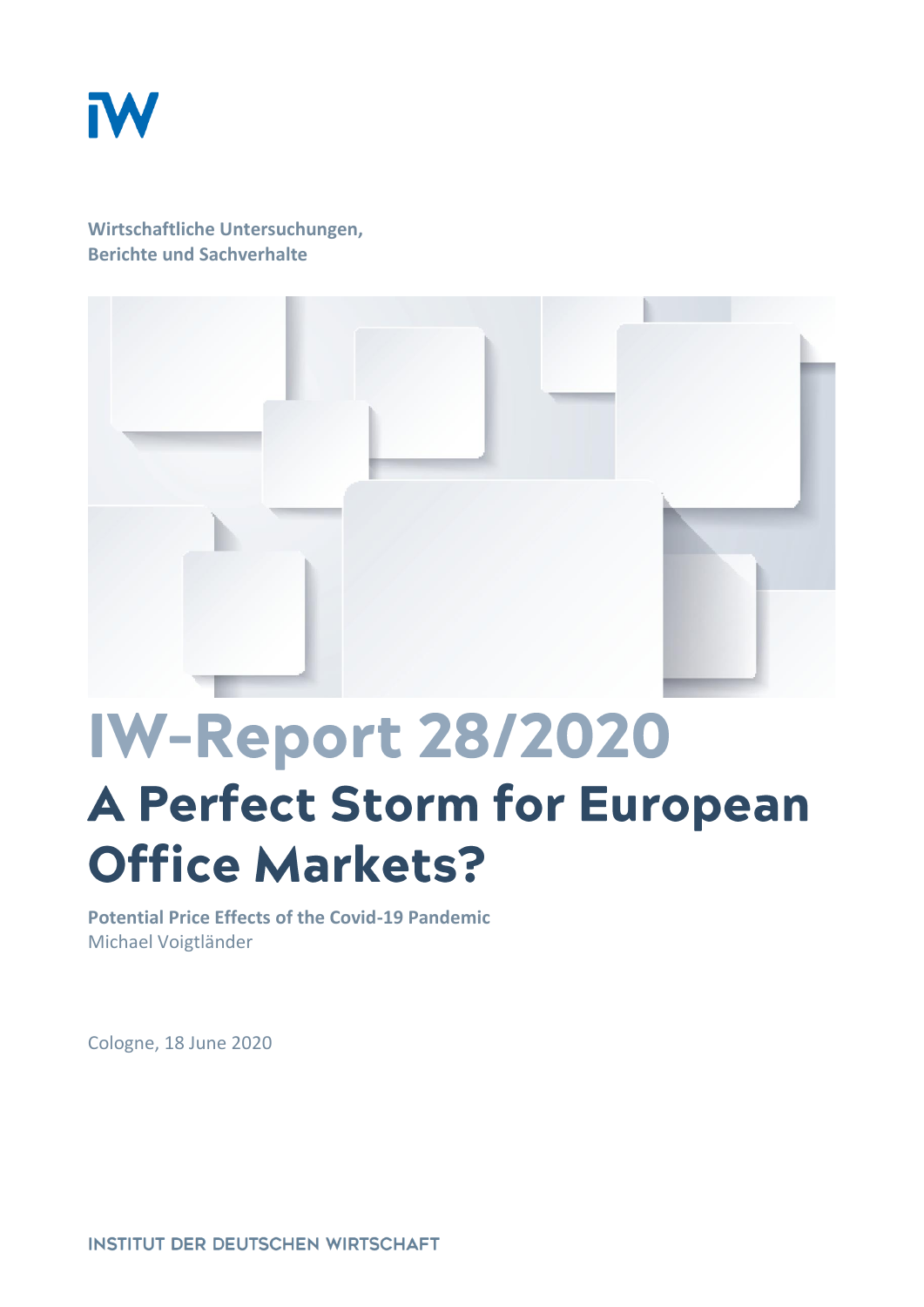

#### **Content**

| <b>Abstract</b>                      | 3                       |
|--------------------------------------|-------------------------|
| <b>Background</b>                    | 4                       |
| <b>Determinants of office prices</b> | $\overline{\mathbf{4}}$ |
| Price developments in office markets | 5                       |
| Prime rents and economic growth      | $\overline{\mathbf{z}}$ |
| Price effects of the economic crisis | 10                      |
| A perfect storm?                     | 13                      |
| <b>Conclusion</b>                    | 14                      |
| <b>References</b>                    | 15                      |
| <b>German Abstract</b>               | 16                      |
| <b>List of tables</b>                | 17                      |
| List of figures                      | 18                      |
|                                      |                         |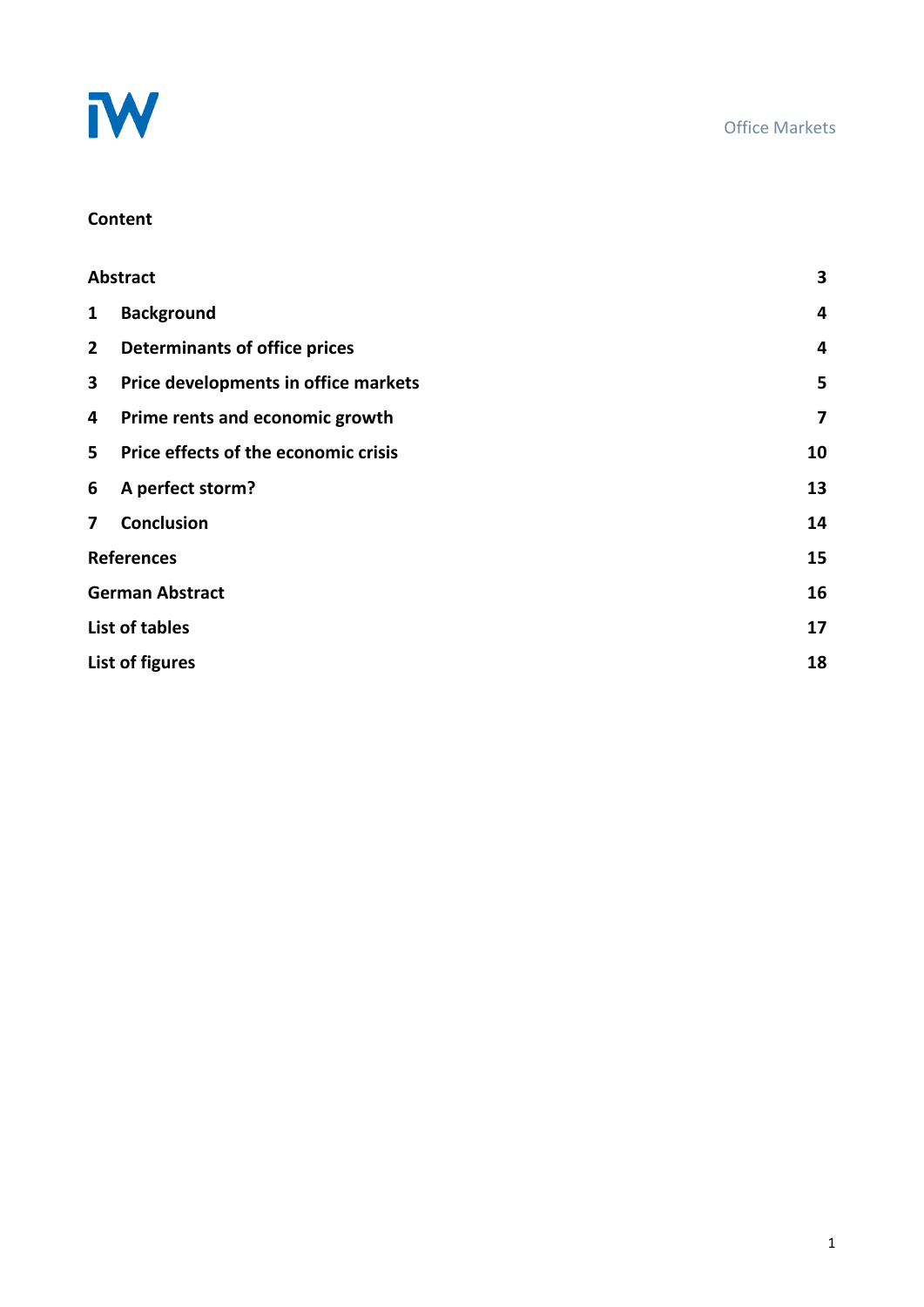Office Markets



#### **JEL-codes:**

F44 International Business Cycles

R11 Regional Economic Activity: Growth, Development, Environmental Issues, and Changes

R33 Nonagricultural and Nonresidential Real Estate Markets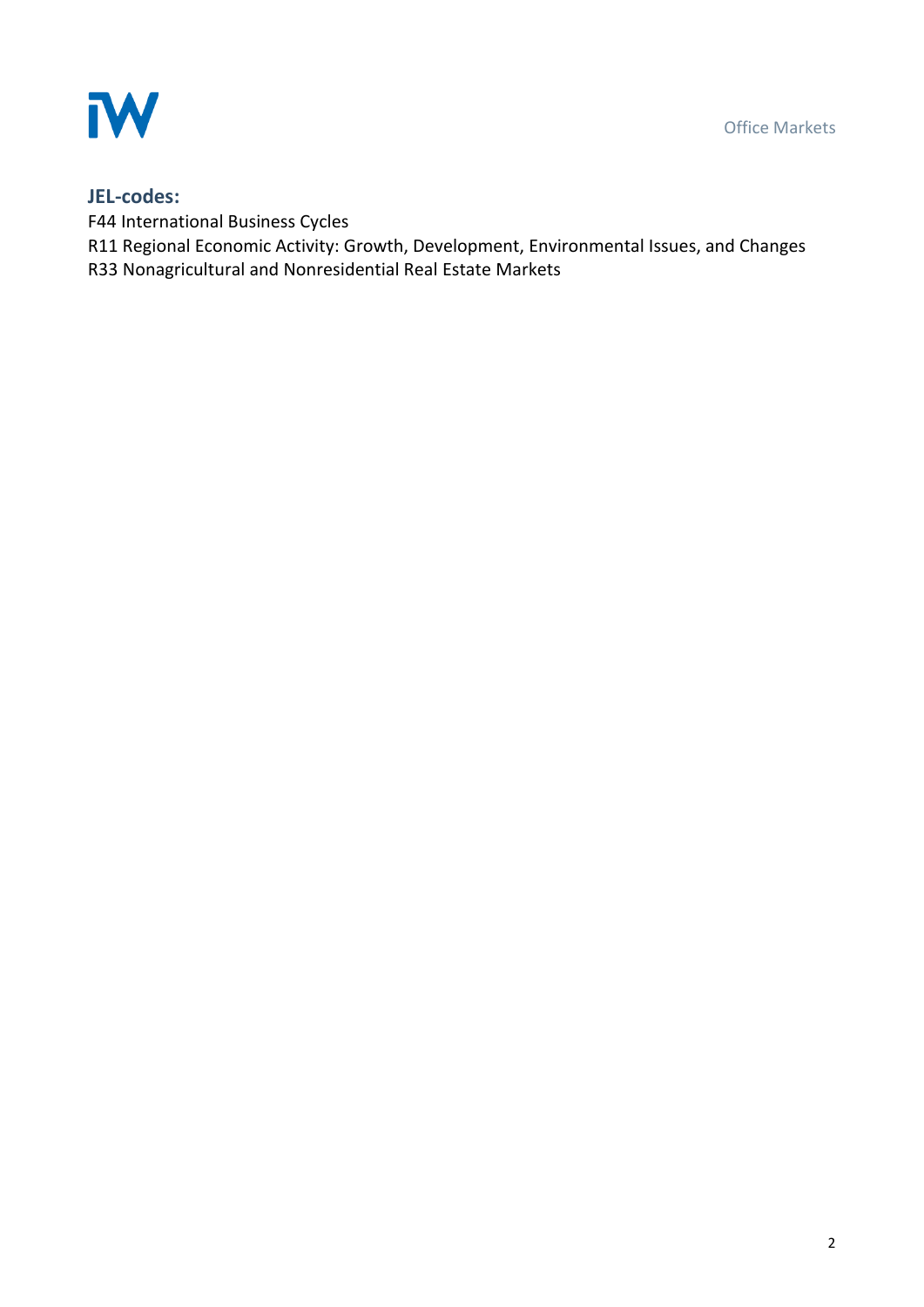# IW

## **Abstract**

The Covid-19 pandemic is not only endangering the health of people worldwide, but is also causing an economic recession. Given past experience, office markets, particularly the prime market, are reacting very strongly to economic downswings. This paper attempts to derive a likely scenario for the effects in selected European office markets.

As a first step, the impact of the economic downturn on prime rents is estimated based on data provided by PMA (Property Market Analysis). As a result, prime rents could decrease by between 5 and 23 percent. In most cases, the reductions are comparable to developments in past crises and in some cases reductions exceed those of former crises. Yet, given the severity of the crisis, this is not implausible. The crisis will also affect expectations, which in turn will affect prices. Based on an analysis of the spreads, a likely effect on prices can be deduced. Prices will drop by 15 to 47 percent. Obviously, the results can be viewed critically, especially since local factors have not been taken into account. Thus, results for cities should be regarded with caution. Nonetheless, the broader view clearly indicates that the downturn in the office market looks set to be severe.

In addition, there is the potential for a perfect storm in the office markets since structural changes are also likely. Specifically, workers will push for more remote work and employers are likely to favour this in order to save costs. Also, digitisation offers more potential for saving costs for staff. As a result, office demand could be impaired in the long term, posing challenges for owners and investors in the office market.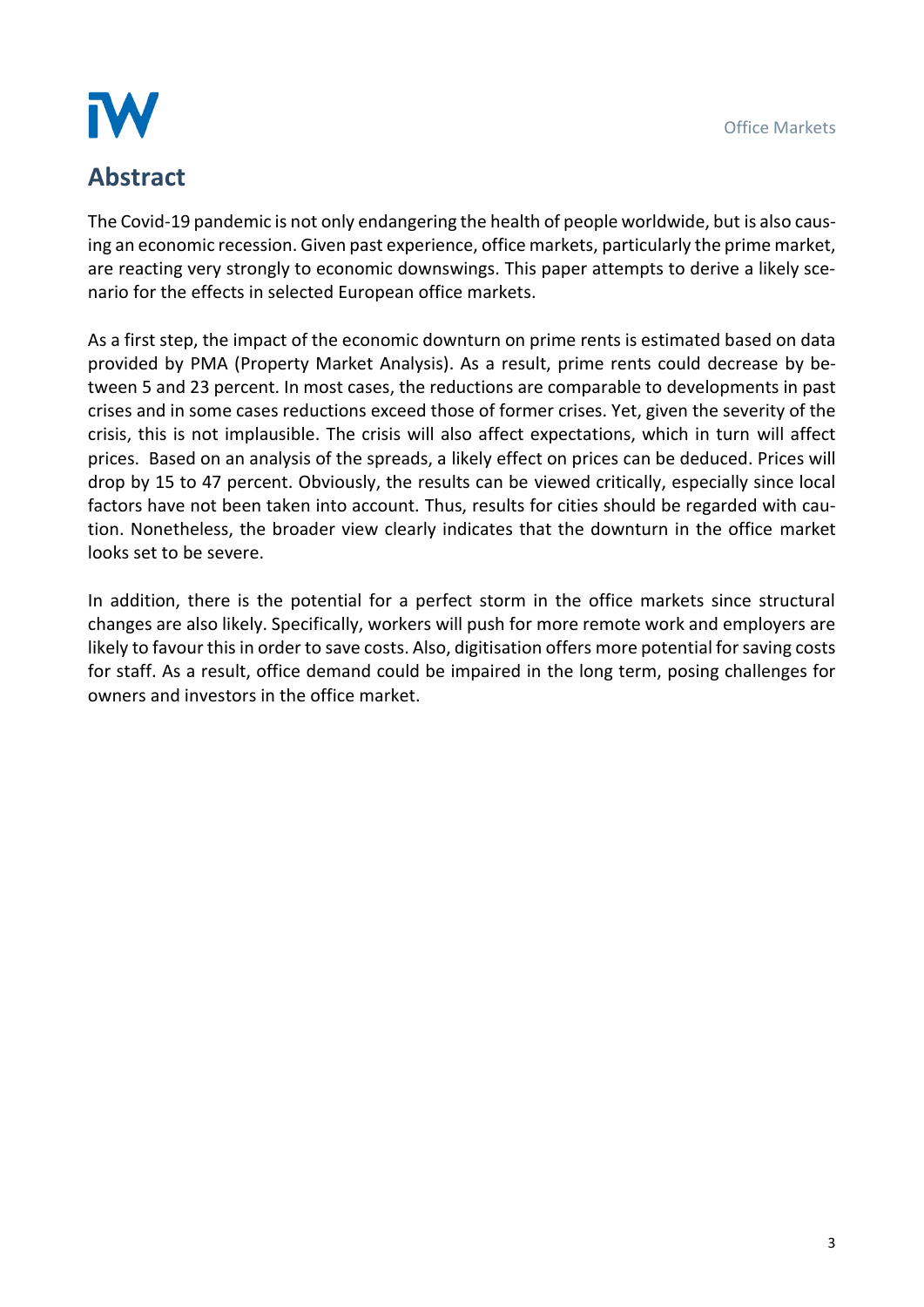

## **1 Background**

The Covid-19 pandemic is causing an economic crisis in almost all OECD countries. According to recent forecasts by the European Commission (EC) (2020), GDP will decrease by more than 7 percent in European countries in 2020. Whether the economy will be recovering quickly is uncertain, with more and more researchers assuming a longer lasting recovery.

Real estate markets are also affected by the crisis. Generally, housing markets should be more resilient than commercial property markets since the need for shelter is not impaired by the crisis while, for instance, demand for hotels has been reduced dramatically.

This paper examines the effects of the economic crisis. Typically, office markets are volatile and react strongly to economic booms and busts (Lizieri, 2008). Also, office markets tend to build up economic bubbles since expectations are extremely volatile in this segment and the over-optimistic behaviour of investors cannot be ruled out. First of all, the effects on the European office markets are examined by analysing the relationship between prime rents and GDP. Although city data and national GDP are taken into account, the correlation of these variables is quite high. Given the results for rents, the effects on price are derived by using a discounted cash flow approach taking into account expectations about interest rates and experiences in former crises.

All in all, the effects on office markets will be considerable; maybe even a perfect storm is within reach. A perfect storm is "a critical or disastrous situation created by a powerful concurrence of factors" (Merriam-Webster.com Dictionary). These factors could be a short-term fall in prices due to the economic crisis plus a long-term drop in demand caused by structural changes. Of course, in the current situation of uncertainty, predictions should be regarded with caution. In this sense, the results in this paper are not meant as a forecast, but merely as a scenario. Nevertheless, market participants are well advised to expect longer-lasting effects on the office market.

## **2 Determinants of office prices**

Generally speaking, property prices mirror the value of future rents, which have to be discounted. Formally, property prices can be captured in the following formula:

Property Value = 
$$
\sum_{0}^{n} \frac{Net Rent * (1+r)^{n}}{(1+i+p)^{n}}
$$

With n=economic lifetime, r=expected annual rental price increase, i=safe interest rate and p=risk premium.

Obviously, the current rent price level as well as the current interest rate level have a direct impact on the price. As these values are observable, investors often focus on these determinants. However, expectations about rental price increases as well as changes in risk premiums and the safe interest rate are also very important. Sound forecasts on these values are simply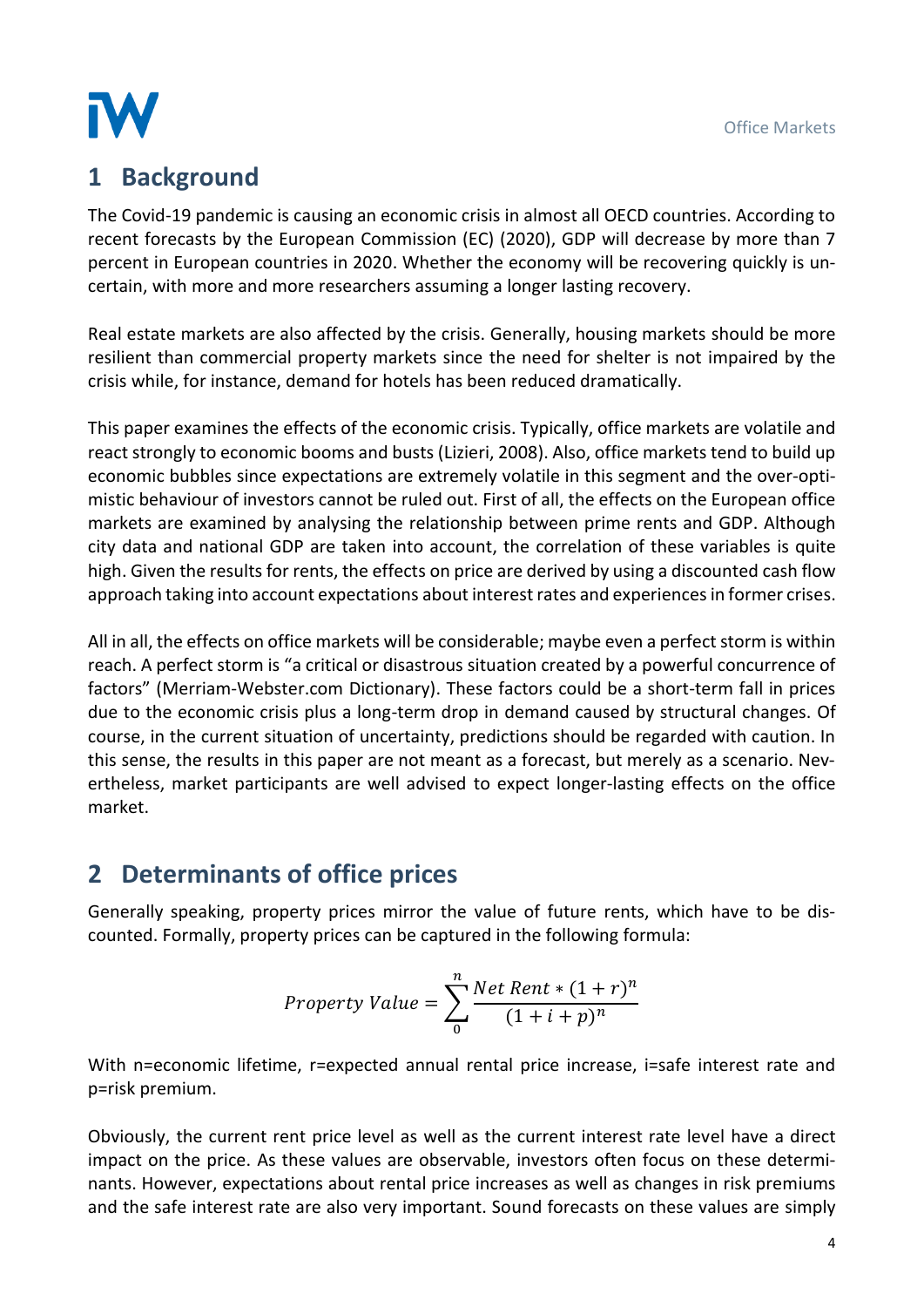

not available, specifically not over the economic lifetime of a property (which is another source of uncertainty especially in the office market). Typically, market participants, at least implicitly, tend to extrapolate current developments, but in periods of economic crisis, such expectations can dramatically change. As a consequence, over-shooting in these markets is a common phenomenon.

To measure the effect of the current crisis on prices, a two-step procedure is conducted. First of all, the effect on rents is determined. Unlike in housing markets, office rents are volatile and can increase and decrease. Housing rents as well as wages typically decrease only in real terms, but not nominally. However, in office markets, a drop in rental prices is common. Given the "new" rent, the effect on prices is derived using the formula. Since expectations on rental increases and risk premiums are not available, one can measure the so-called spread. The spread is simply the difference between the prime yield, defined by the quotient of net prime rents and the purchase price, minus the safe interest rate, which is defined hereinafter as the interest rate for long-term sovereign bonds. This spread captures the expectations about rental price increases, the risk and the future safe interest rate simultaneously. By analysing the spread and changes in the spread in former crises, a likely effect on current prices can be derived. Of course, as the formula pinpoints, the expectations on the future development of investors are decisive, meaning that if for instance the bulk of investors are optimistic, price reactions could be very moderate. However, as investors are also looking back, by using the aforementioned method a likely scenario can be presented.

## **3 Price developments in office markets**

In recent years, rents and prices in the office market have developed very dynamically. Data on European office markets was provided by Property Market Analysis (PMA), a market research company. They display net prime rents and net prime yields for all major European office markets. The prime market includes the most expensive offices in the best locations. This segment of the office market is more volatile than the entire market, but has a signaling effect for all other segments in the market. Prices can be calculated based on net rents and net yields.

[Figure 3-1](#page-6-0) displays the price growth for a selection of European office markets. Specifically, in the last year, annual growth rates have been massive. In Dublin, prices for prime offices increased by more than 70 percent in 2014, which may be an exception, but also in Berlin prices increased by more than 30 percent two years in a row. And even in Milan, office prices climbed by 22 percent in 2017. Reasons for this were the falling mortgage rates in combination with increasing rents. Especially in large German cities, employment rates increased considerably, thus stimulating office demand.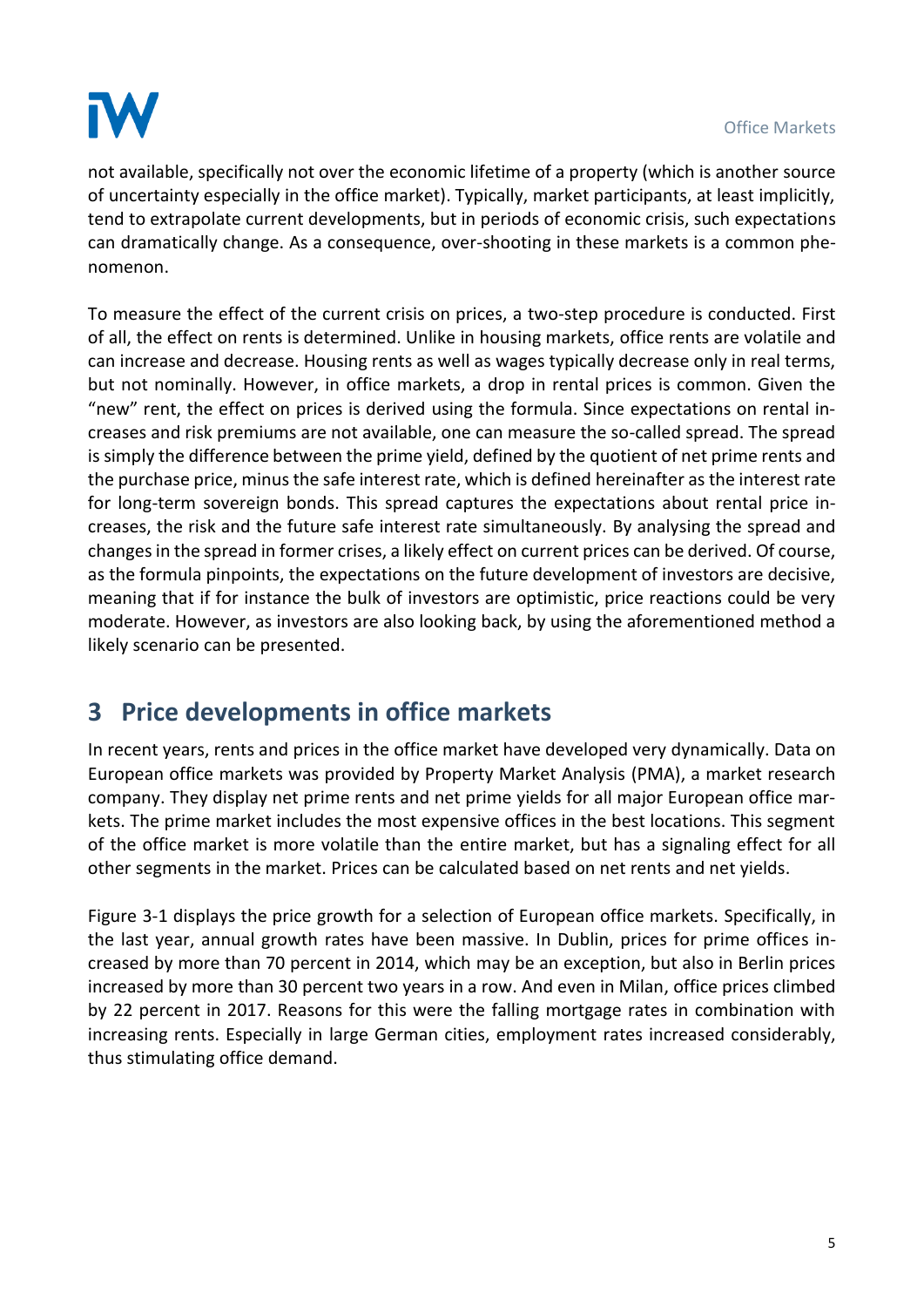

Office Markets



### <span id="page-6-0"></span>**Figure 3-1: Growth rates in property prices in selected European office markets**

Annual changes in the prime office market

Sources: PMA; own calculations

However, [Figure 3-1](#page-6-0) also shows that prices can fall dramatically in the case of an economic crisis. Three crises have to be named since 1990. In the beginning of the 1990s, prices plummeted as a result of a prior over-valuation of the markets and as a reaction to the Iraq war, which overshadowed economic perspectives. At the beginning of the 2000s, prices fell as a consequence of the crash in the new economy. The insolvencies of many start-ups not only dampened office demand, but also triggered an economic recession. And finally, the financial crisis hit the office market hard in 2008/09. In 2008 alone, prices fell 4 percent in Milan, 14 percent in Frankfurt, 33 percent in Paris and 47 percent in Dublin. While Milan was quite resilient in the financial crisis, prices plummeted by nearly 30 percent in the Italian metropolis in 1993. Significant price reductions, therefore, are typical in office markets.

One reason for this stems from the volatility of prime rents. Bargaining rents is common in this market since big landlords overlap with big companies. Depending on the economic situation and the market tension, rents thus vary considerably. [Figure 3-2](#page-7-0) displays the growth rate in prime rents for the afore-selected cities.

Paris in particular stands out. In the central business districts (CBD), prime rents increased by more than 40 percent in 2000, but also fell by 10 percent in 2002. Frankfurt experienced a fall in prime rents of 20 percent in 2002, while in Milan prime rents were reduced by 23 percent in 1993. In the housing market, at least in countries like France, Germany or the Netherlands, rents develop smoothly, whereas in the office market, strong movements in both directions are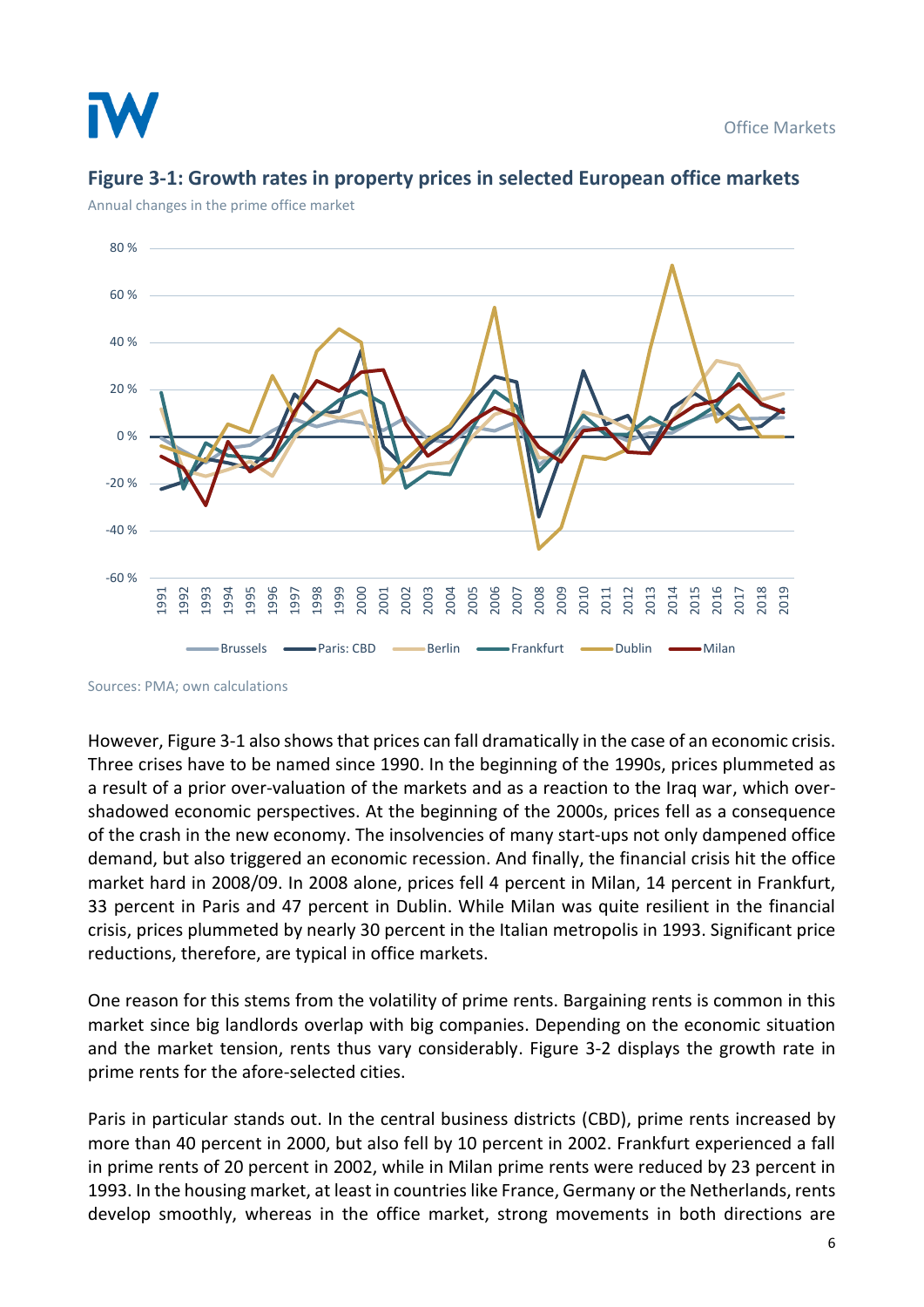

typical. Consequently, a crisis not only hits the market via an overshadowing of expectations, but also directly via an adjustment of prime rents.



#### <span id="page-7-0"></span>**Figure 3-2: Growth rates in net prime rents in selected European office markets**

Sources: PMA; own calculations

## **4 Prime rents and economic growth**

Office rents can be explained surprisingly well by economic growth. [Figure 4-1](#page-8-0) shows as an example the annual growth rate of rents and national GDP for Dusseldorf. This city was chosen as it has only a minor share in national GDP.

Fluctuations are higher in prime rents, but in most years the development of rents and economic growth is strongly correlated. Particularly since the mid-2000s, prime rents and economic growth have been hand in hand, and even developed simultaneously in the financial crisis. Seldom in the new economy crisis, which hit real estate markets more strongly than the real economy, or during the mid-1990s, were GDP growth and prime rent development disconnected.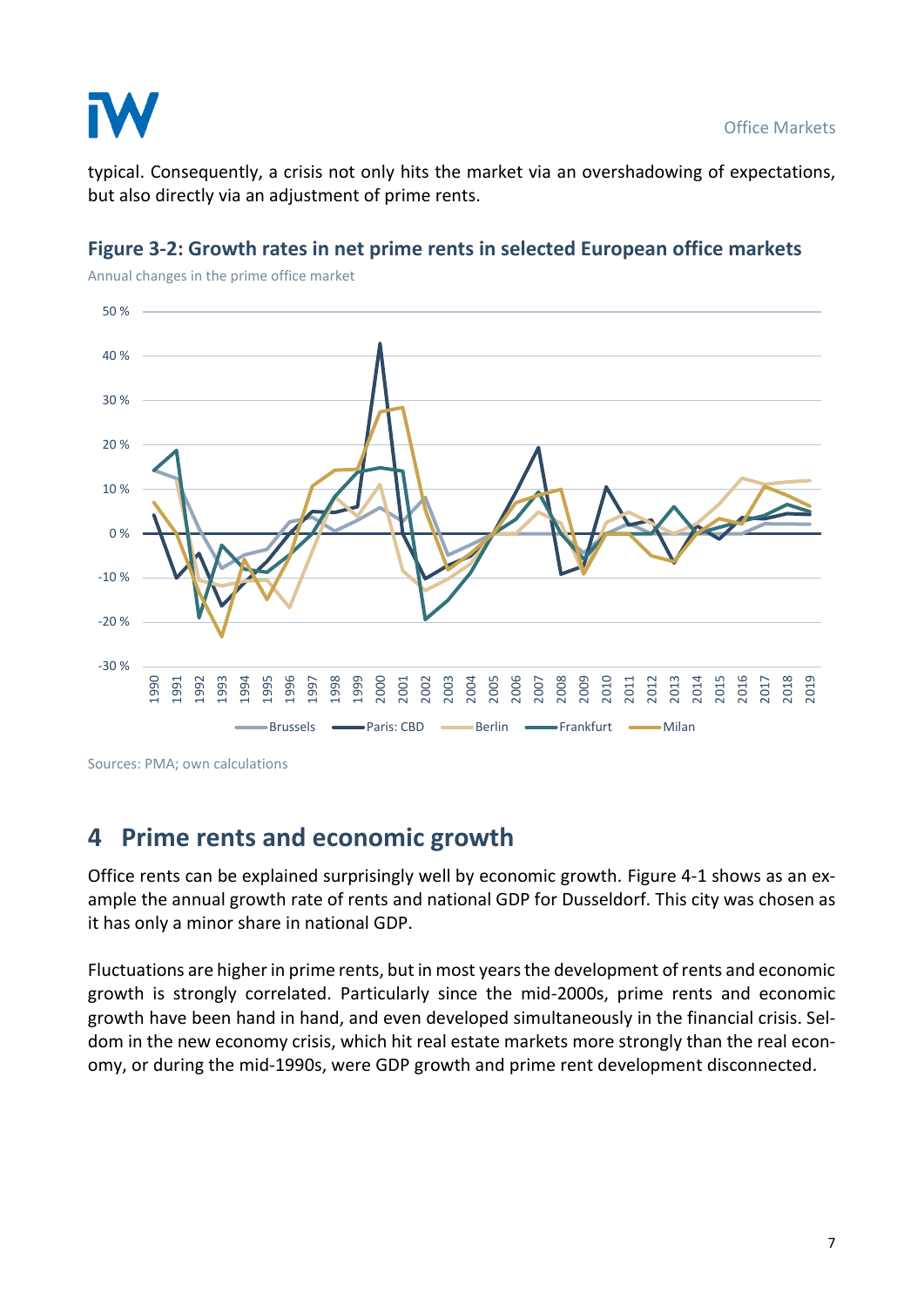



#### <span id="page-8-0"></span>**Figure 4-1: Growth rates of German GDP and net prime rents in Dusseldorf**

Sources: OECD; PMA

Against this background, the impact of economic growth and prime rent development is estimated using a simple ordinary least square regression. Of course, more sophisticated approaches like time-series methods would have been feasible, but would not have delivered better results, especially with regard to the interpretation.

The changes in rents are the dependent variable and the economic growth rate of the respective country was chosen as the independent variable. In most cases, the  $R^2$  – which measures the explanatory power of a model – is well above 20 percent, which is a high rate for such a simple regression model and the use of growth rates instead of levels. Growth rates have been chosen to circumvent problems of spurious correlation (Baumöhl/Lyócsa, 2009).

Only for some cities does this simple regression not work. In Luxembourg, Warsaw, Helsinki, Prague and some other cities, economic growth rates were unable to explain the development of rents, and the p-values for economic growth were insignificant. Apparently, in these markets, the office cycle and the business cycle were not in synch for whatever reason. Therefore, these cities have been excluded from the following analysis. Also, all UK locations have been excluded. The combination of the Covid-19 crisis and Brexit complicate all predictions based on past experiences. Therefore, London and other cities are missing in the analysis.

[Table 4-1](#page-9-0) presents the results for the change in rents in 2020. In addition, the European Commission's forecast for economic growth for the respective country is listed as well as the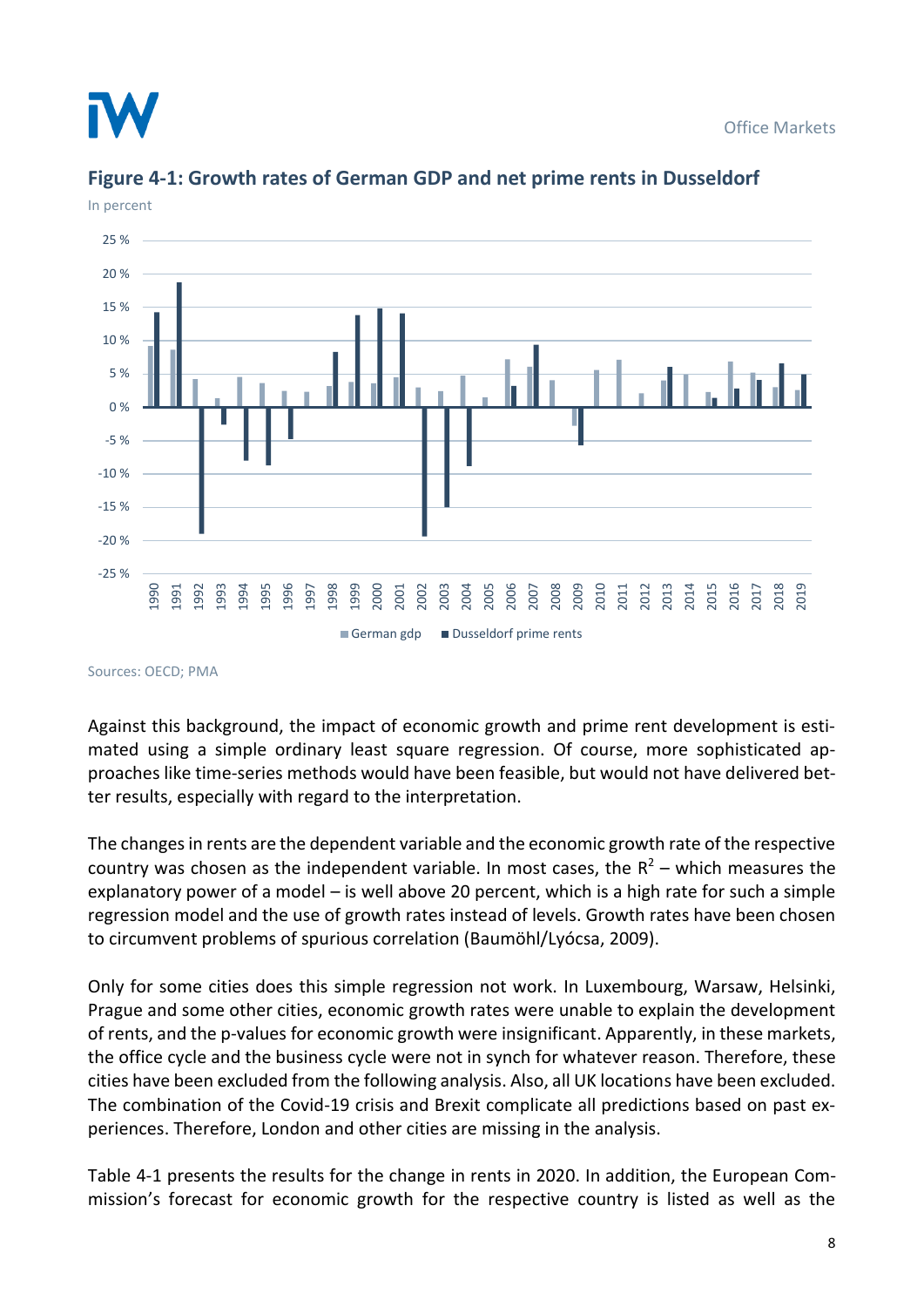

maximum rent price decrease in the period 1990 to 2019. The European Commission's forecast (2020) was used to conduct an out-of-sample estimation. However, as a further restriction, the change in rents was limited to a maximum of 120 percent of the maximum prime rent reduction.

|                                                   | <b>GDP forecast 2020</b> | <b>Estimated change</b><br>in prime rents 2020 | <b>Max prime rent</b><br>reduction 1990-2019 |
|---------------------------------------------------|--------------------------|------------------------------------------------|----------------------------------------------|
| Amsterdam                                         | $-6.8$                   | $-11.7%$                                       | $-9.9%$                                      |
| <b>Berlin</b>                                     | $-6.5$                   | $-20.0%$                                       | $-16.7%$                                     |
| <b>Brussels</b>                                   | $-7.2$                   | $-9.4%$                                        | $-7.8%$                                      |
| Cologne                                           | $-6.5$                   | $-11.1%$                                       | $-12.7%$                                     |
| <b>Dublin</b>                                     | $-7.9$                   | $-14.5%$                                       | $-36.4%$                                     |
| <b>Dusseldorf</b>                                 | $-6.5$                   | $-16.8%$                                       | $-14.0%$                                     |
| <b>Frankfurt</b>                                  | $-6.5$                   | $-15.7%$                                       | $-19.3%$                                     |
| <b>Hamburg</b>                                    | $-6.5$                   | $-12.2%$                                       | $-15.9%$                                     |
| Lille                                             | $-8.2$                   | $-18.1%$                                       | $-15.2%$                                     |
| <b>Lisbon</b>                                     | $-6.8$                   | $-20.7%$                                       | $-24.7%$                                     |
| Lyon                                              | $-8.2$                   | $-10.9%$                                       | $-9.1%$                                      |
| <b>Marseille</b>                                  | $-8.2$                   | $-10.8%$                                       | $-9.1%$                                      |
| <b>Milan</b>                                      | $-9.5$                   | $-23.3%$                                       | $-23.2%$                                     |
| <b>Munich</b>                                     | $-6.5$                   | $-15.3%$                                       | $-13.7%$                                     |
| <b>Paris: Central</b>                             | $-8.2$                   | $-19.5%$                                       | $-16.3%$                                     |
| <b>Paris: Western Business</b><br><b>District</b> | $-8.2$                   | $-17.1%$                                       | $-14.3%$                                     |
| <b>Rotterdam</b>                                  | $-6.8$                   | $-4.9%$                                        | $-4.1%$                                      |
| <b>Stuttgart</b>                                  | $-6.5$                   | $-9.5%$                                        | $-7.9%$                                      |
| <b>Vienna</b>                                     | $-5.5$                   | $-18.2%$                                       | $-15.1%$                                     |

#### <span id="page-9-0"></span>**Table 4-1: Probable effects on office prime rents**

Sources: European Commission; IW

The reduction in prime rents can be significant, varying between 4.9 percent in Rotterdam and 23.3 percent in Milan. However, given the massive reduction in economic growth and past experience in the office market, a sharp reduction in prime rents seems to be plausible. Nevertheless, some of the results provoke questions. The effect in Dublin seems to be moderate against the background of a very volatile market. Especially in the 1990s, however, the Dublin office market developed smoothly, which also had a smoothing effect on the model. During the financial crisis, prime rents decreased by more than 35 percent in a year, so a harsher reaction might be feasible. Differently to the financial crisis, this time not only the financial industry is hit by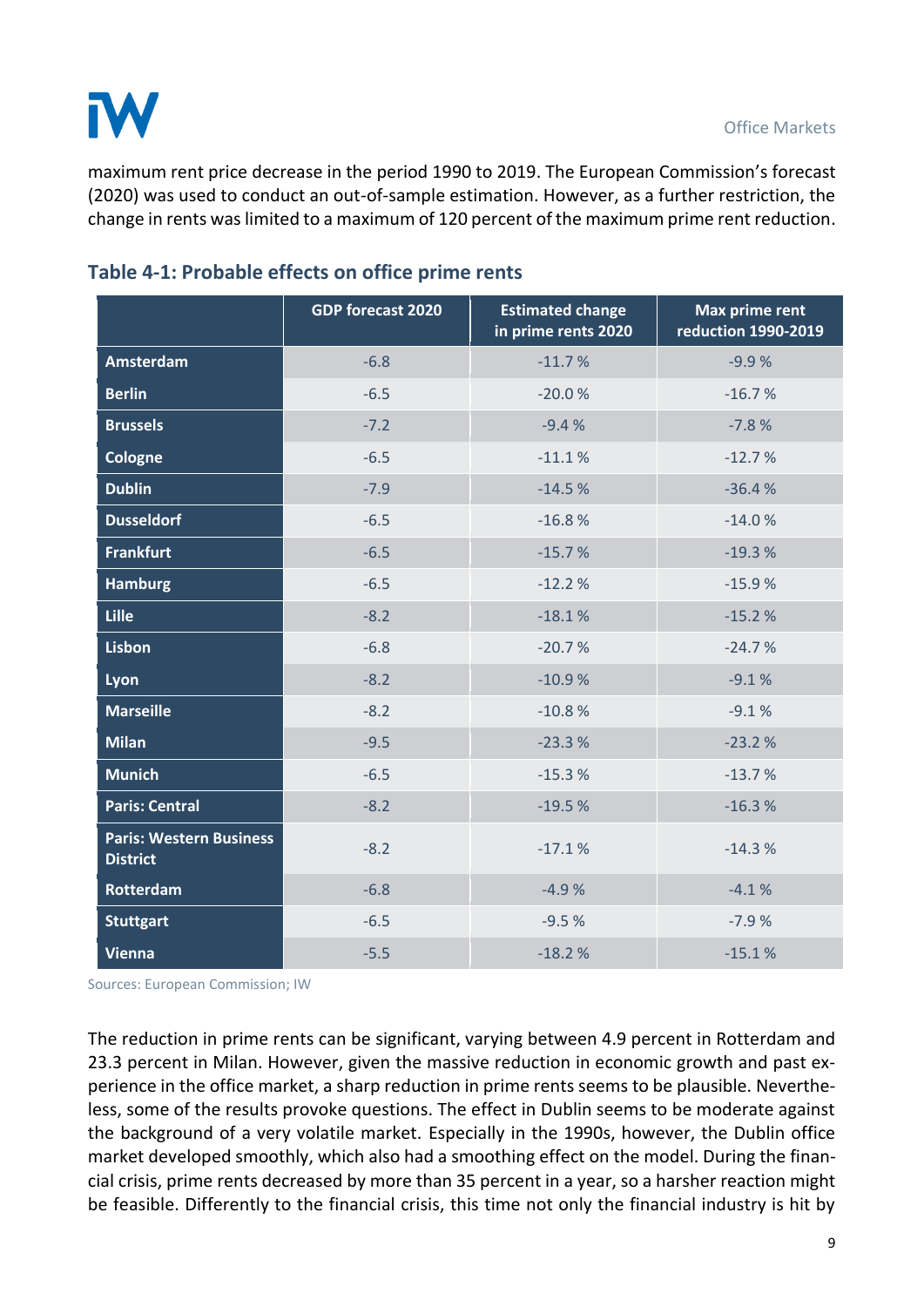

the crisis, so it may hit Dublin less than 2008/09. Another case is Berlin. The German capital experienced an amazing office market boom over the last number of years. As a consequence, the elasticity of prime rents in relation to changes in economic growth is quite broad; thus a reduction in economic growth reduces prime rents. A 20 percent reduction seems to be very high, but this would only mean that the market falls back to the prime rent level of 2017.

In general, the results for cities are interesting, but, of course, specific local factors like vacancies, new construction and the mix of tenants are not captured. The big picture, nonetheless, shows that rents in office markets will fall considerably – and this, in turn, will have an impact on prices.

## **5 Price effects of the economic crisis**

Rent reductions diminish in a first step yields for office properties. Yields, however, will as well change as a result of adjusted expectations. In addition, the prime yield not only depends on the rental price expectations and the risk premium, but also on the interest rate level of a safe asset like sovereign bonds.

First of all, it is assumed that the interest rate for safe assets, i.e. sovereign bonds, tends to be stable. Given that states increase their debt level in all OECD countries, this may come as a surprise. However, at least two reasons support the idea of stable interest rates. Firstly, central banks combat a recession by increasing money supply considerably. For instance, the ECB has increased its bond purchasing programme by 750 bn Euro. Secondly, historic evidence shows that interest rates often fall in the aftermath of a pandemic as households and companies hold more liquidity (Jordá et. A., 2020). Of course, long-term interest rates fluctuate, but a sideward movement appears most plausible.

Against this background, the analysis can focus on the spreads. For illustration, the development of spreads for five European metropolises is displayed in [Figure 5-1.](#page-11-0)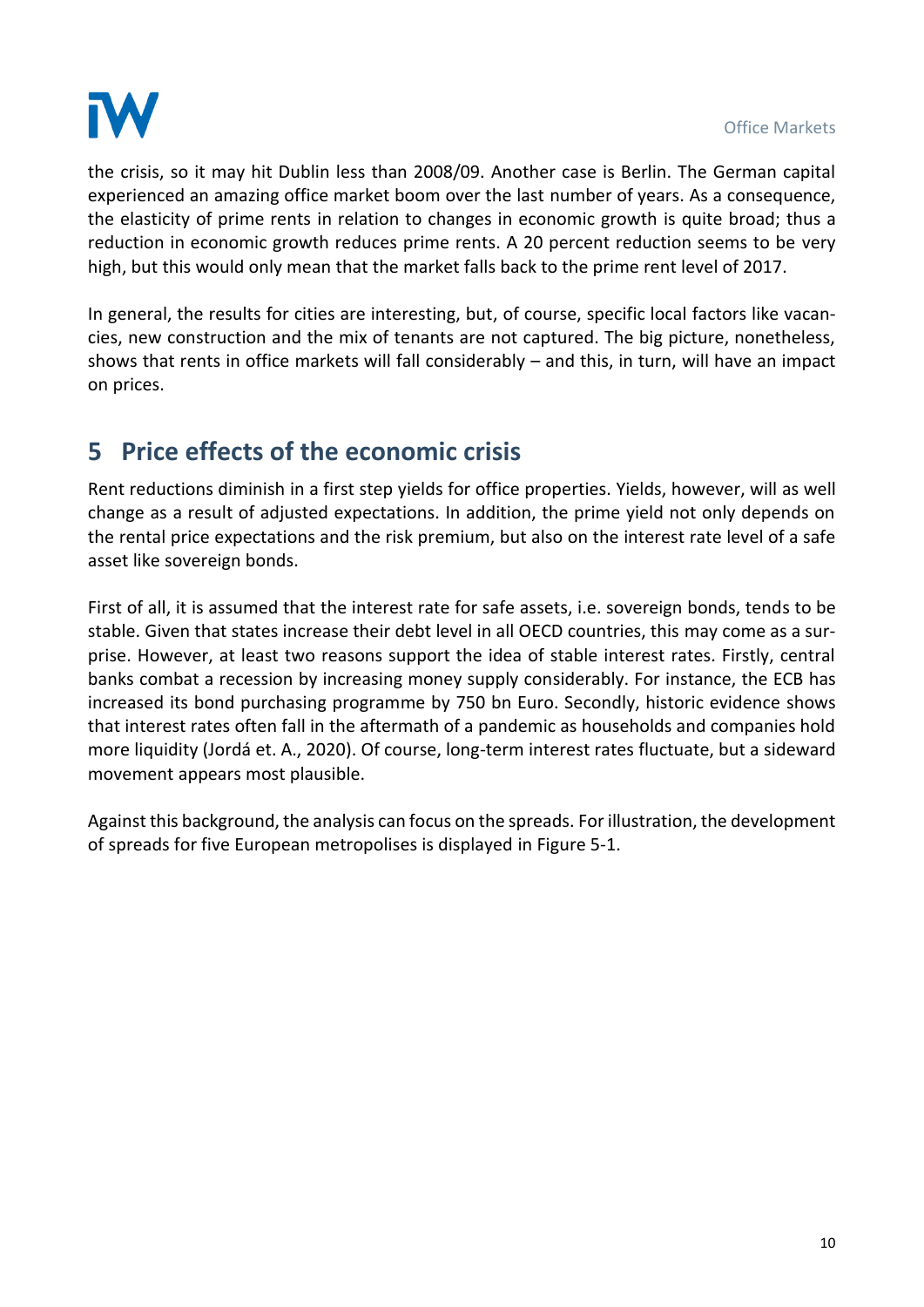Office Markets





<span id="page-11-0"></span>**Figure 5-1: Development of spreads for selected European prime office markets**

Spreads develop by and large parallel, with differences in level, but barely with regard to trend. While spreads used to be negative in the 1990s, presumably based on optimistic expectations with regard to rents and the interest rate level, spreads have increased to levels of 1.4 percentage points in Milan and 3.7 percentage points in Brussels. The fact that office markets enter in this crisis with comparatively high spreads is a plus since higher spreads indicate a higher risk premium and dampened expectations with regard to rental price increases. However, as spreads are the result of expectations about future developments, a forecast on spreads is hardly feasible. Nonetheless, to give an idea of a likely impact on prices, it is assumed that spreads increase to the maximum spread in the period of 1990 to 2019. As [Figure 5-1](#page-11-0) shows, this spread was reached between 2014 and 2017 in most cases.

Based on this assumption and the calculated effect on prime rents, possible price effects can be derived. The results can be found in [Figure 5-2.](#page-12-0)

Sources: PMA; OECD; own calculations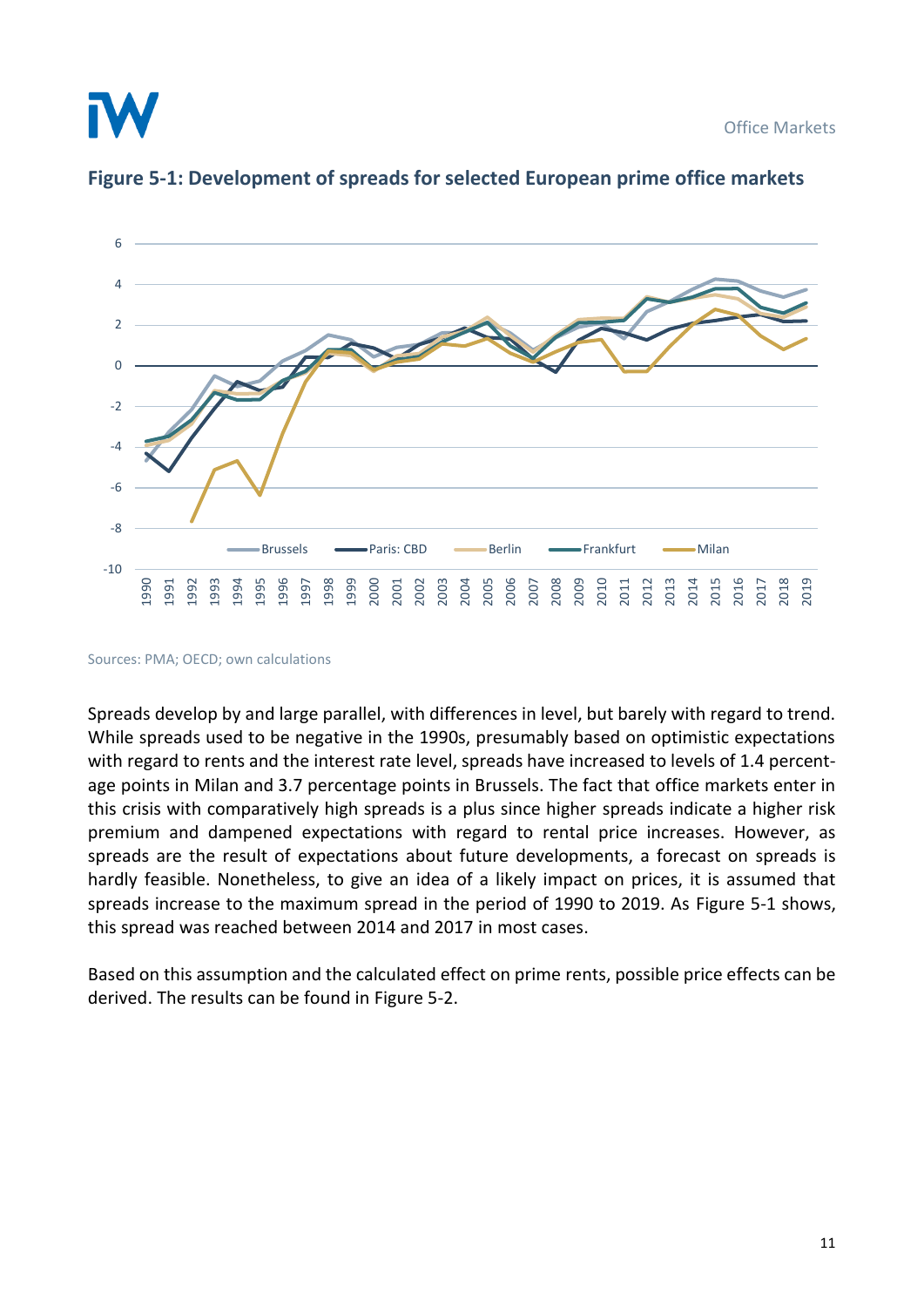



#### <span id="page-12-0"></span>**Figure 5-2: Possible price effects of the Covid-19 pandemic on office markets**

Sources: PMA; own calculations

In order to interpret the results, the price reductions in the wake of the financial crisis as well as the maximum annual reduction in the period 1990-2019 is listed. In most cases, according to the calculations, estimated price reductions exceed former price reductions. However, the current economic crisis seems to outperform the previous crisis and affects all kinds of economic activity. Thus, a stronger reduction of prices seems to be plausible. The range of possible price effects is between 15 and 47 percent. That price shocks are less severe in Dublin and Paris seems odd against a backdrop of very volatile markets, but this is an outcome of current high spreads in these markets. On the other hand, the fact that price effects in Milan are very significant seems plausible as the Italian economy is badly hit by the Covid-19 pandemic. Naturally, one can argue at length about each city. This analysis is kept simple and specific local factors, like construction activity, the mix of tenants and, for example, population growth are not included. Thus, the best way of viewing the results is to take a look at the average result and the range of effects. The mean value of price reductions is 26 percent, which is 5 percentage points higher than the average of maximum price reductions in the period of 1990 to 2019. The calculations, thus, indicate an exceptionally strong impact of the current crisis on the office market. Yet, such an exceptional impact seems to be likely if one takes into account that not only the cyclical economic upswing, but also a structural change can reduce the long-term demand for office space.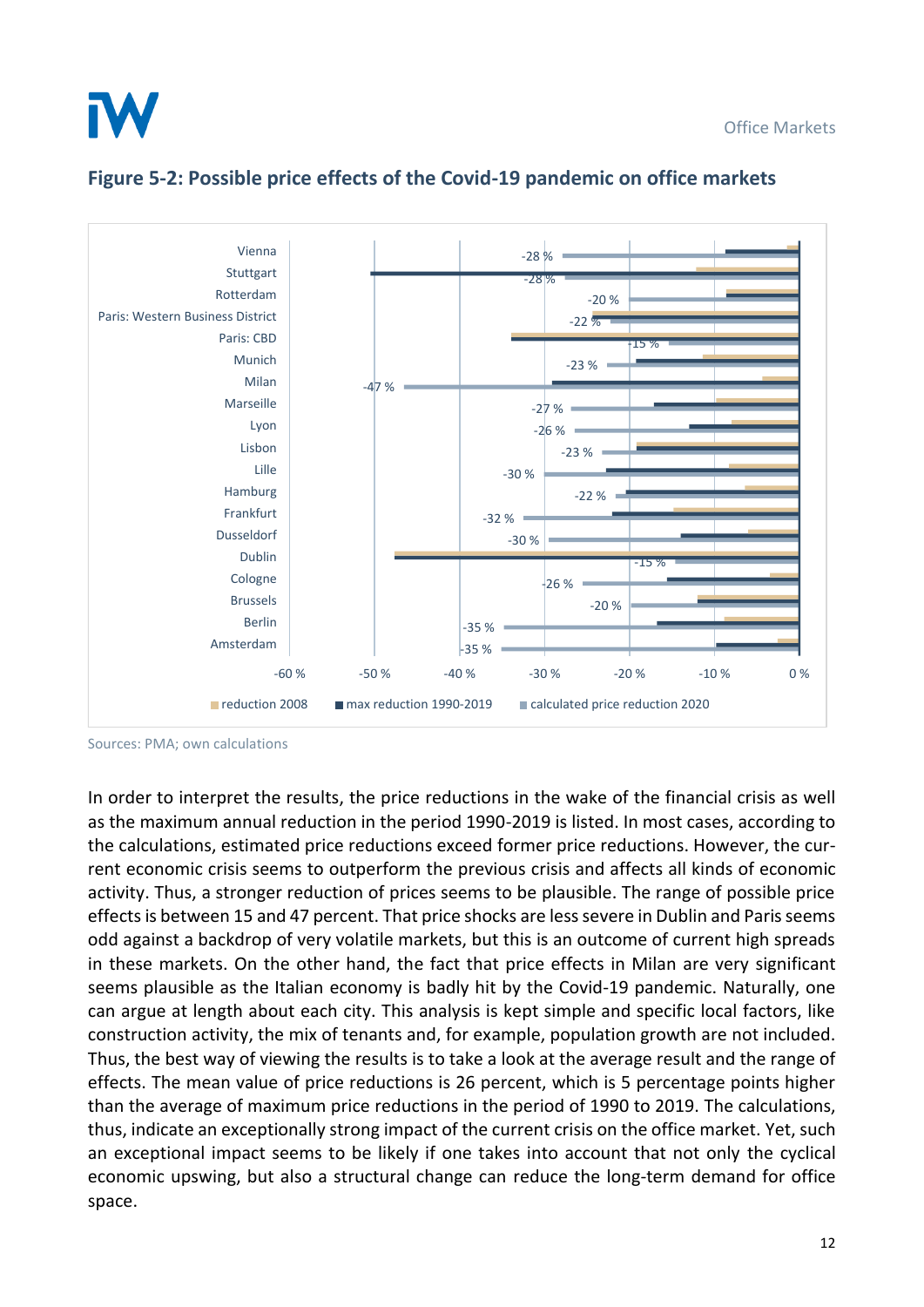

## **6 A perfect storm?**

A perfect storm would not only entail an economic downturn, but also a longer-lasting effect due to structural changes.

Normally, office markets recover fast. After the financial crisis, and after the plummet in property prices, many markets experienced double digit growth rates in property prices. One reason for this fast recovery was the return of economic growth, but another factor was the reduction in interest rates. While an economic upswing is at least possible, a similar drop in interest rates like in the financial crisis or after the new economy crisis seems unlikely given already ultra-low interest rates. Maybe interest rates will drop slightly, but definitely not in a comparable manner to previous crises.

Yet, what really could turn out to be a burden for the office market is the drop in office space. In recent years, office demand increased as employment increased and disproportionally more jobs have been built up in the service sector. Now, with the Covid-19 pandemic, a lot of office workers and their employers have learned that working remotely does work, which meets with the aim of companies to reduce costs. According to a study by Bloom et al. (2014), working from home is associated in most cases with higher satisfaction; for instance the job attrition rate dropped by 50 percent. Home workers appreciate less commuting and a better work-life balance. Employers, on the other hand, want to save costs. According to a survey of Corenetglobal (2020), 69 percent of office tenants assume that their real estate footprint will be reduced, and 94 percent of respondents say that remote work will last beyond the current crisis (Bloom et al., 2014). According to a recent study by Dingel/Neiman (2020), some 37 percent of jobs in the US are eligible for remote work, while this share is even higher in some European countries and especially in big cities. It is unlikely, that in future this potential is fully used. More probably, remote work will increase, but remote and office work complement each other. Yet, even such a gradual shift might have a strong impact on office demand. In the short term, this effect might be offset by distancing rules, forcing employers to supply office workers with more space. Yet, in the mid or long term, office spaces can be reduced. According to a study by Capital Economics (Wood, 2020), an increase in remote working time by 10 percent would result in a drop in office demand by 5 percent.

However, this is not the only reason why office demand could drop. Another is the demand for office workers. The off-shoring of standardised office activities as well as the substitution of office workers with all kinds of artificial intelligence solutions has been widely discussed, but for now postponed (Acemoglu/Restrepo, 2018). One reason was the good economic performance in most countries, reducing the need to increase efficiency, especially when it results in firing workers. Yet, now the situation has changed, companies are forced to save costs and find more efficient solutions. For instance, in the banking sector efficiency could be increased by processing credit enquiries automatically by using machine learning tools to screen checking accounts (Jakšič/Marinč, 2018). Accounting is another activity that offers potential for efficiency gains.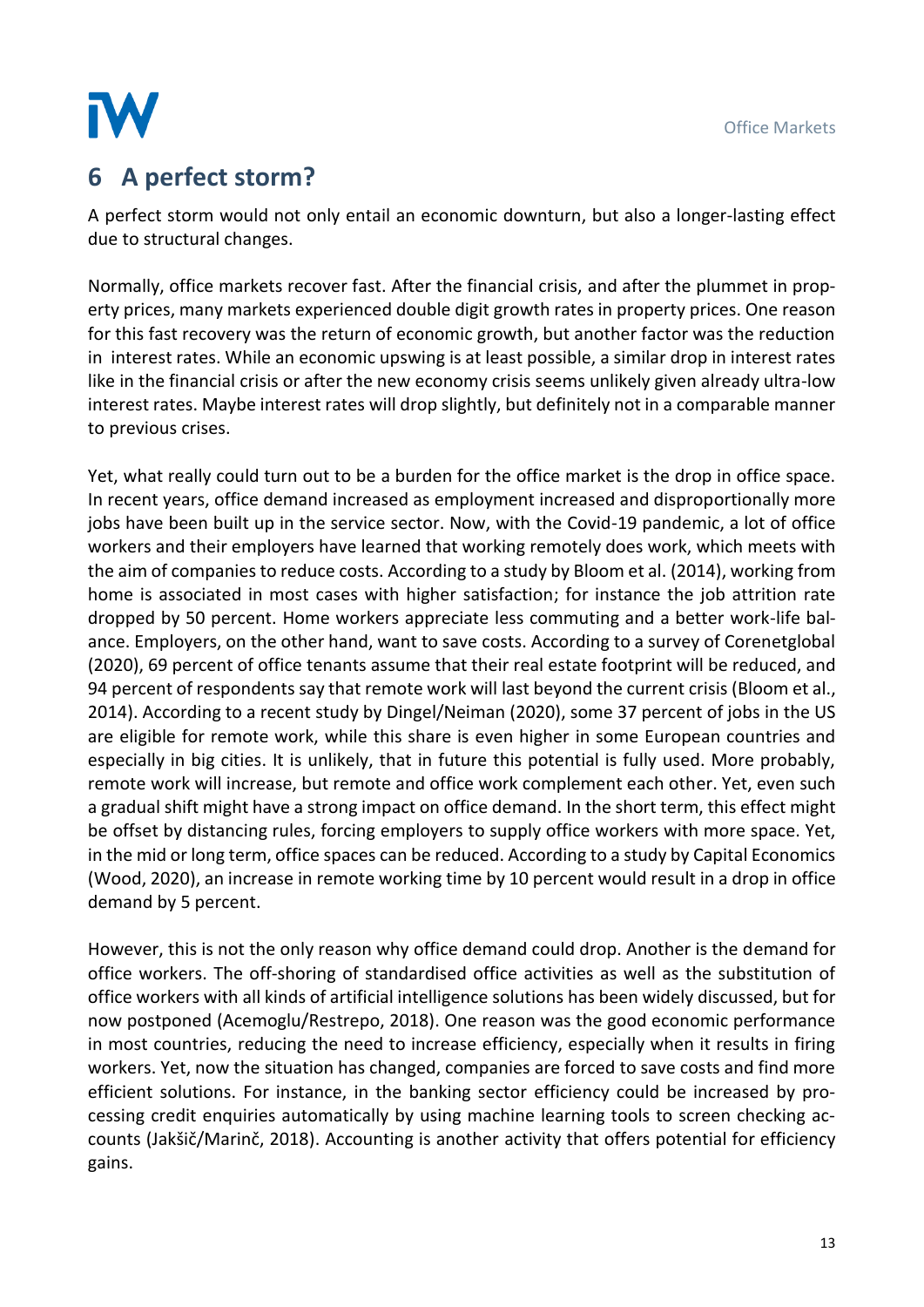

Another reason why the current demand could result in less need for office workers is demography. All across OECD countries, baby boomers are preparing for retirement. As the workforce is therefore shrinking (as a result of low fertility rates), companies are forced to deal with fewer employees. Therefore, the current crisis could spur this development, demanding an earlier adoption of the potential of new IT techniques than planned.

As a consequence, the demand for office space could not only decrease in the short term, but also in the long term. This in turn would depress rental prices and rental price expectations, which could result in permanently lower prices.

## **7 Conclusion**

The current economic crisis, which is due to the Covid-19 pandemic, is causing major challenges for all branches of the economy. One sector that could be hard hit is the office sector. First of all, past experience shows that office markets react strongly to economic up- and downswings. Thus a significant reduction in rents and prices is likely given the magnitude of the crisis. Yet, a fast recovery like in the past is less likely for structural reasons. Unlike after the financial crisis or the new economy bust, a considerable reduction in interest rates is hardly feasible given the already ultra-low interest rates. What is more, long-term office demand might be impaired since companies aim to reduce costs and workers prefer more remote work, at least gradually. In addition, companies could use the potential of digitisation in order to reduce employment. All in all, perspectives for the office market are therefore gloomy.

What does that mean for investors? Firstly, one should take into account that the data refers to the prime market, the trophy objects in the market, which always tend to react more strongly than the average market. Secondly, although office markets will shrink, there is still a need for offices. Remote work will increase, but the exchange of ideas, networking and discussing strategic plans, to name only a few, are still more efficient when people meet in an office. Presumably, there will be more intensive competition with new concepts and innovations that meet the new demand and needs of office users. For example, designing offices in a way that offers more flexibility for the exchange of ideas may give suppliers of offices a competitive advantage. Also, competition will discover whether centrally located offices are the best way to meet users' demands or if also satellite offices in suburbia are better suited to give commuting workers opportunities for personal exchanges, to give one example. Thirdly, there is still scope for new project developments. Yet, investors should check whether they can take precautions for possible reuses. For instance, including water pipes enables owners to rebuild an office into a residential property more easily.

Generally speaking, current developments pose a challenge to all office investors and will result most probably in losses, but also offer opportunities to those who are able to adjust quickly. Thus, market observers can look forward to intensive competition that not only is driven by the aim to save costs, but to make use of the potential of digitisation, meet workers' preferences and meet companies' needs.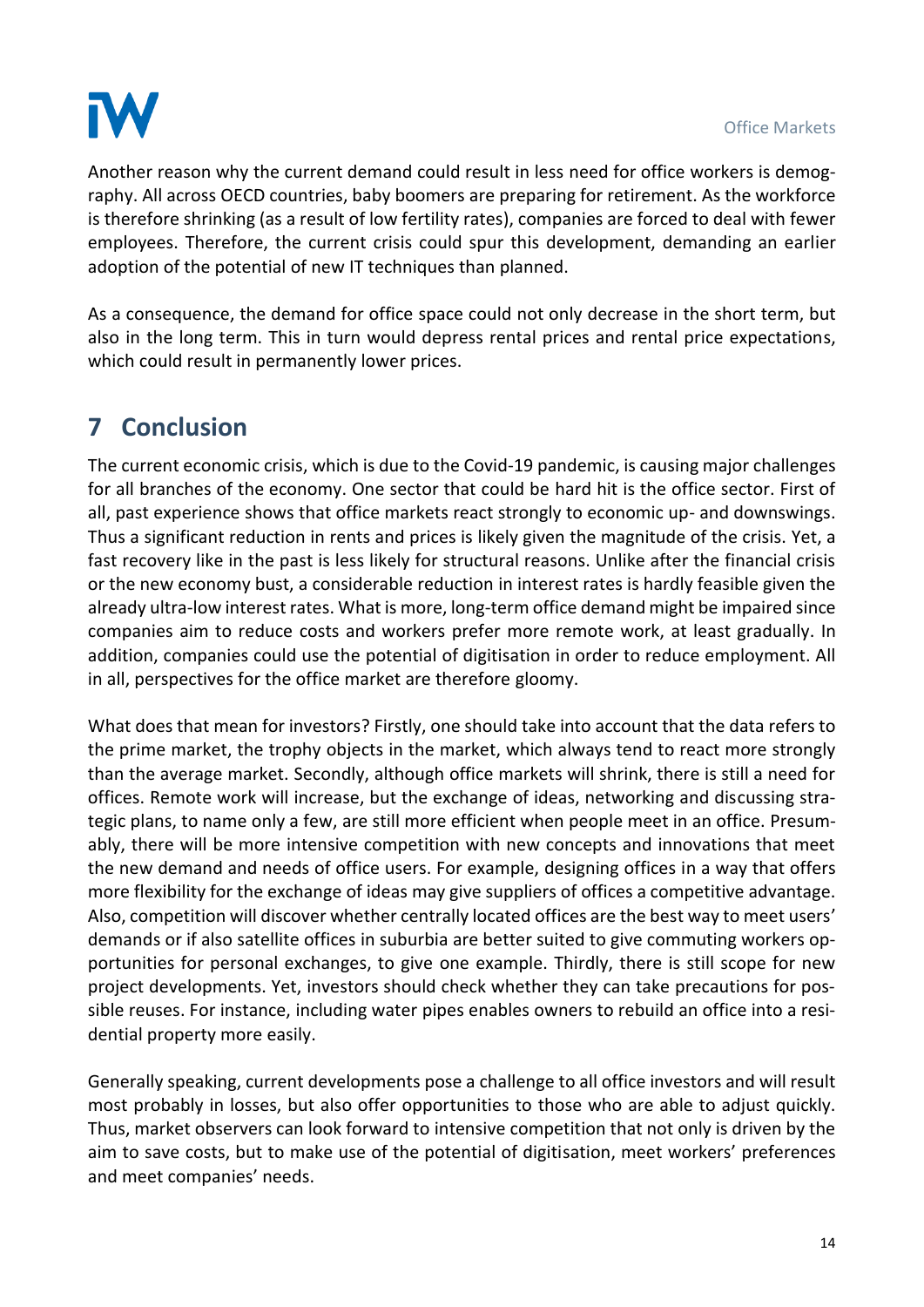

Acemoglu, Daron / Restrepo, Pascual, 2018, Artificial Intelligence, Automation and Work, <https://www.nber.org/papers/w24196.pdf> [8.6.2020]

Baumöhl, Eduard / Lyócsa, Štefan, 2009, Stationarity of time series and the problem of spurious regression, https://mpra.ub.uni-muenchen.de/27926/1/Stationarity of time series and the problem of spurious regression.pdf [8.6.2020]

Bloom, Nicholas / Liang, James / Roberts, John / Ying, Zhichun Jenny, 2014, Does working from home work? Evidence from a Chinese experiment, [https://nbloom.people.stan](https://nbloom.people.stanford.edu/sites/g/files/sbiybj4746/f/wfh.pdf)[ford.edu/sites/g/files/sbiybj4746/f/wfh.pdf](https://nbloom.people.stanford.edu/sites/g/files/sbiybj4746/f/wfh.pdf) [8.6.2020]

Corenetglobal, 2020, Corporate Real Estate Professionals: Remote Work, Virtual Meetings Are Here To Stay, [https://www.corenetglobal.org/stayinformed/newsdetail.aspx?Item](https://www.corenetglobal.org/stayinformed/newsdetail.aspx?Itemnumber=43133)[number=43133](https://www.corenetglobal.org/stayinformed/newsdetail.aspx?Itemnumber=43133) [8.6.2020]

Dingel, Jonathan I. / Neiman, Brent, 2020, How many jobs can be done at home?, <https://www.nber.org/papers/w26948.pdf> [8.6.2020]

EC – European Commission, 2020, Main economic indicators 2011-2021, [https://ec.eu](https://ec.europa.eu/commission/presscorner/api/files/attachment/865371/2020%20SEF%20Tables_EN.pdf.pdf)[ropa.eu/commission/presscorner/api/files/attachment/865371/2020%20SEF%20Ta](https://ec.europa.eu/commission/presscorner/api/files/attachment/865371/2020%20SEF%20Tables_EN.pdf.pdf)[bles\\_EN.pdf.pdfhttps://ec.europa.eu/commission/presscorner/api/files/attach](https://ec.europa.eu/commission/presscorner/api/files/attachment/865371/2020%20SEF%20Tables_EN.pdf.pdf)[ment/865371/2020 SEF Tables\\_EN.pdf.pdf](https://ec.europa.eu/commission/presscorner/api/files/attachment/865371/2020%20SEF%20Tables_EN.pdf.pdf) [8.6.2020]

Jakšič, Marko / Marinč, Matej, 2018, Relationship banking and information technology: the role of artificial intelligence and FinTech, [https://link.springer.com/article/10.1057/s41283-018-](https://link.springer.com/article/10.1057/s41283-018-0039-y) [0039-y](https://link.springer.com/article/10.1057/s41283-018-0039-y) [8.6.2020]

Jordà, Òscar / Singh, Sanjay R. / Taylor, Alan M., 2020, Longer-Run Economic Consequences of Pandemics, Working Paper 2020-09, Federal Reserve Bank of San Francisco University of California, San Francisco

Lizieri, Colin, 2008, International Financial Centres, Office Market Rents and Volatility, <http://centaur.reading.ac.uk/19826/> [8.6.2020]

Merriam-Webster.com Dictionary, n. d., Perfect storm, [https://www.merriam-web](https://www.merriam-webster.com/dictionary/perfect%20storm)[ster.com/dictionary/perfect%20storm](https://www.merriam-webster.com/dictionary/perfect%20storm) [8.6.2020]

Wood, Amy, 2020, Impact of WFH on European office demand, [https://www.capitaleconom](https://www.capitaleconomics.com/publications/european-commercial-property/european-commercial-property-update/impact-of-wfh-on-european-office-demand/)[ics.com/publications/european-commercial-property/european-commercial-property-up](https://www.capitaleconomics.com/publications/european-commercial-property/european-commercial-property-update/impact-of-wfh-on-european-office-demand/)[date/impact-of-wfh-on-european-office-demand/](https://www.capitaleconomics.com/publications/european-commercial-property/european-commercial-property-update/impact-of-wfh-on-european-office-demand/) [8.6.2020]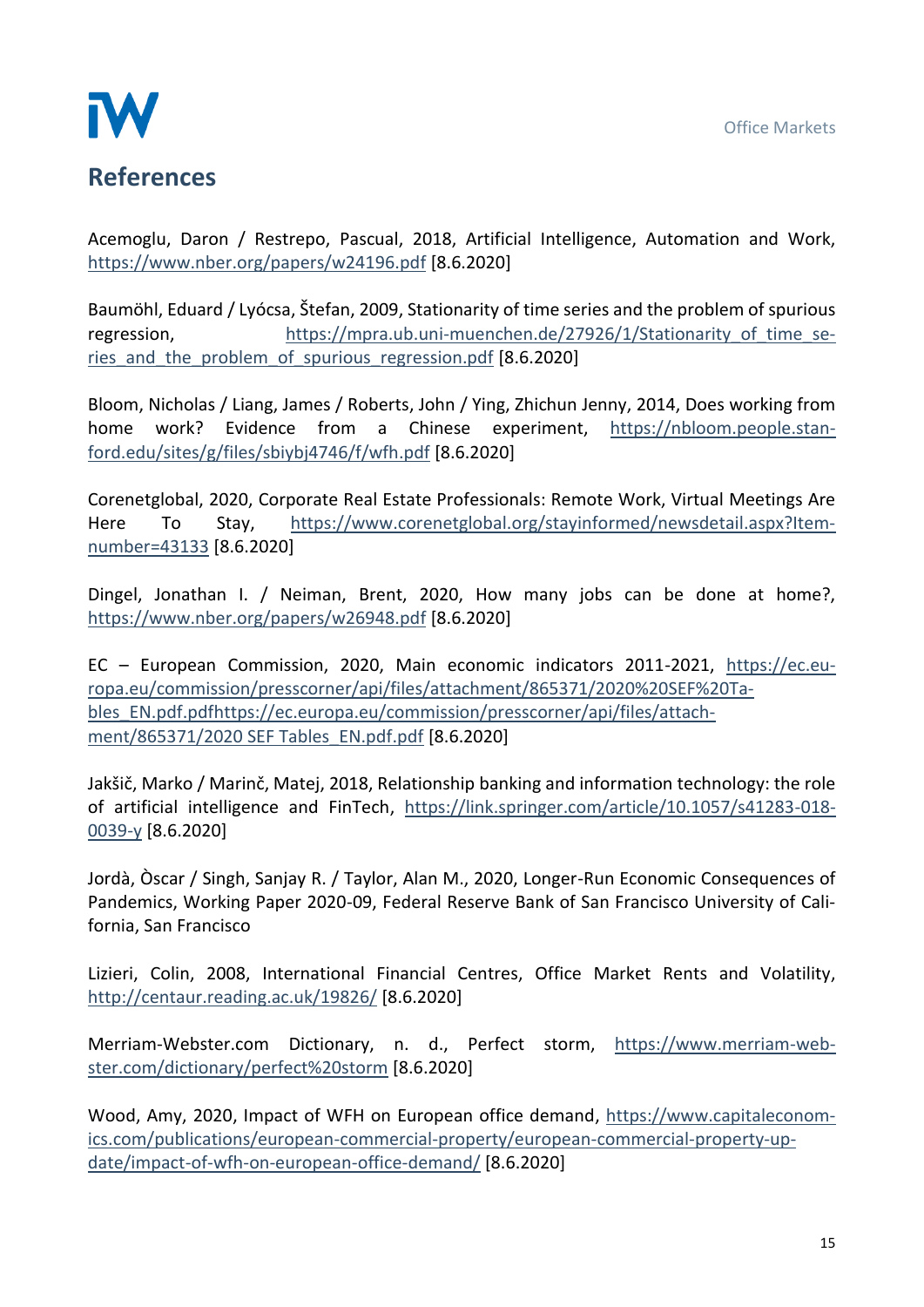

## **German Abstract**

Die Covid-19-Pandemie gefährdet nicht nur die Gesundheit der Menschen weltweit, sondern verursacht auch eine wirtschaftliche Rezession. Angesichts der bisherigen Erfahrungen reagieren die Büromärkte, insbesondere der Prime Market, sehr stark auf konjunkturell abstürzende Märkte. In diesem Papier wird versucht, ein wahrscheinliches Szenario für die Auswirkungen in ausgewählten europäischen Büromärkten abzuleiten.

Basierend auf Daten von PMA (Property Market Analysis) werden in einem ersten Schritt die Auswirkungen des wirtschaftlichen Abschwungs auf die Büromieten im Prime Markt geschätzt. Infolgedessen könnten die Mieten in einer Spanne zwischen 5 und 23 Prozent sinken. In den meisten Fällen sind die Reduzierungen mit den Entwicklungen in vergangenen Krisen vergleichbar, in einigen Fällen übertreffen die Reduktionen diejenigen früherer Krisen. Angesichts der Schwere der Krise ist dies jedoch nicht unplausibel. Die Krise wird sich auch auf die Erwartungen auswirken, was sich wiederum auf die Preise auswirkt. Aufgrund einer Analyse der Spreads wird ein wahrscheinlicher Effekt auf die Preise abgeleitet. Die Preise werden demnach um 15 Prozent bis 47 Prozent sinken. Offensichtlich können die Ergebnisse kritisch betrachtet werden, zumal lokale Faktoren nicht berücksichtigt wurden. Daher sollten Ergebnisse für einzelne Städte mit Vorsicht betrachtet werden, aber dennoch zeigt der Blick auf die Gesamtergebnisse sehr deutlich, dass der Abschwung auf dem Büromarkt gravierend sein wird.

Darüber hinaus besteht das Potenzial für einen "perfect storm" in den Büromärkten, da auch strukturelle Veränderungen wahrscheinlich sind. Insbesondere werden die Arbeitnehmer auf mehr Homeoffice drängen, und die Arbeitgeber werden dies wahrscheinlich befürworten, um Kosten zu sparen. Auch die Digitalisierung bietet mehr Kosteneinsparungen im Hinblick auf den Personaleinsatz. Dadurch könnte die Büronachfrage langfristig beeinträchtigt werden, was Eigentümer und Investoren im Büromarkt vor langfristige Herausforderungen stellt.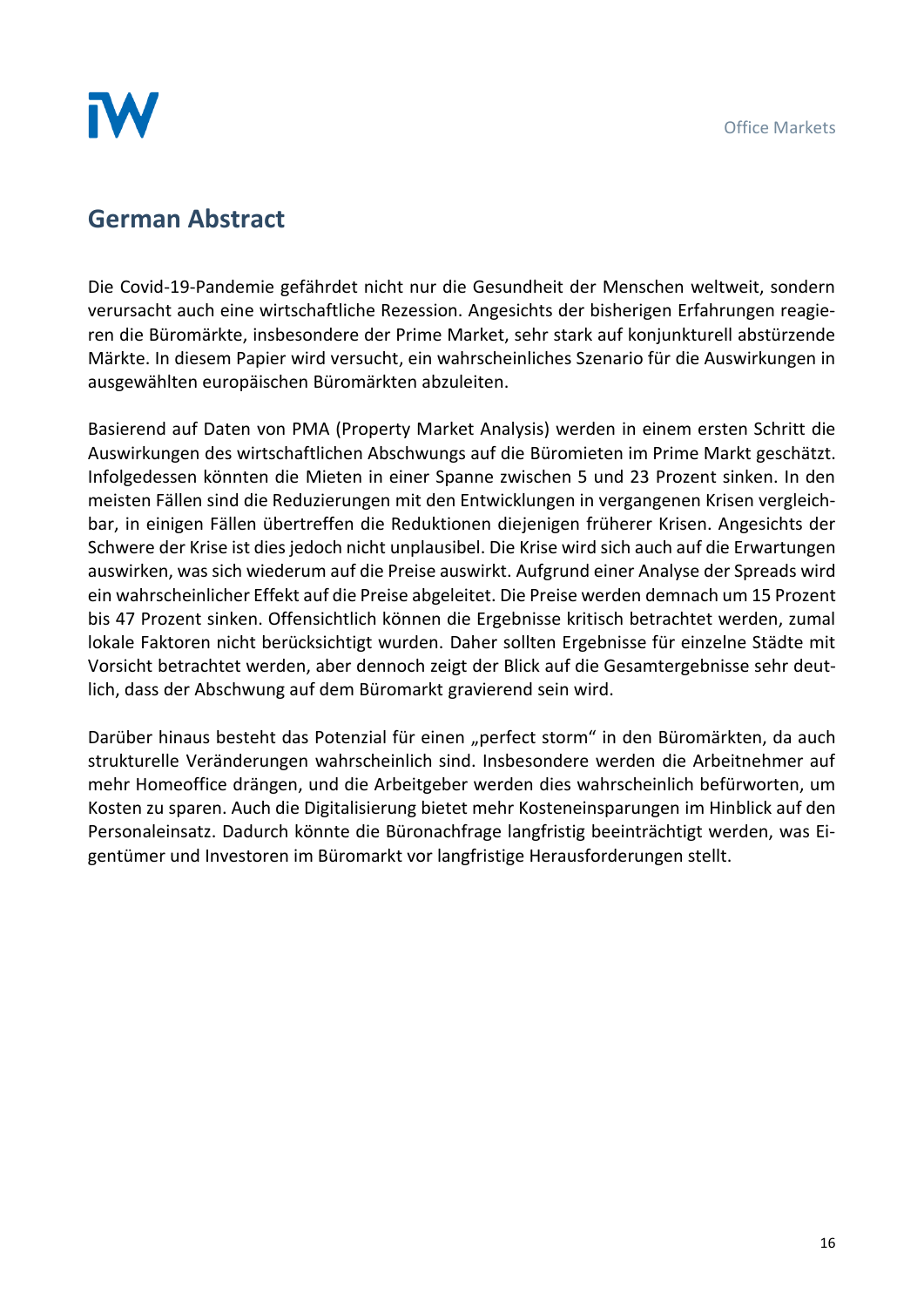



|--|--|--|